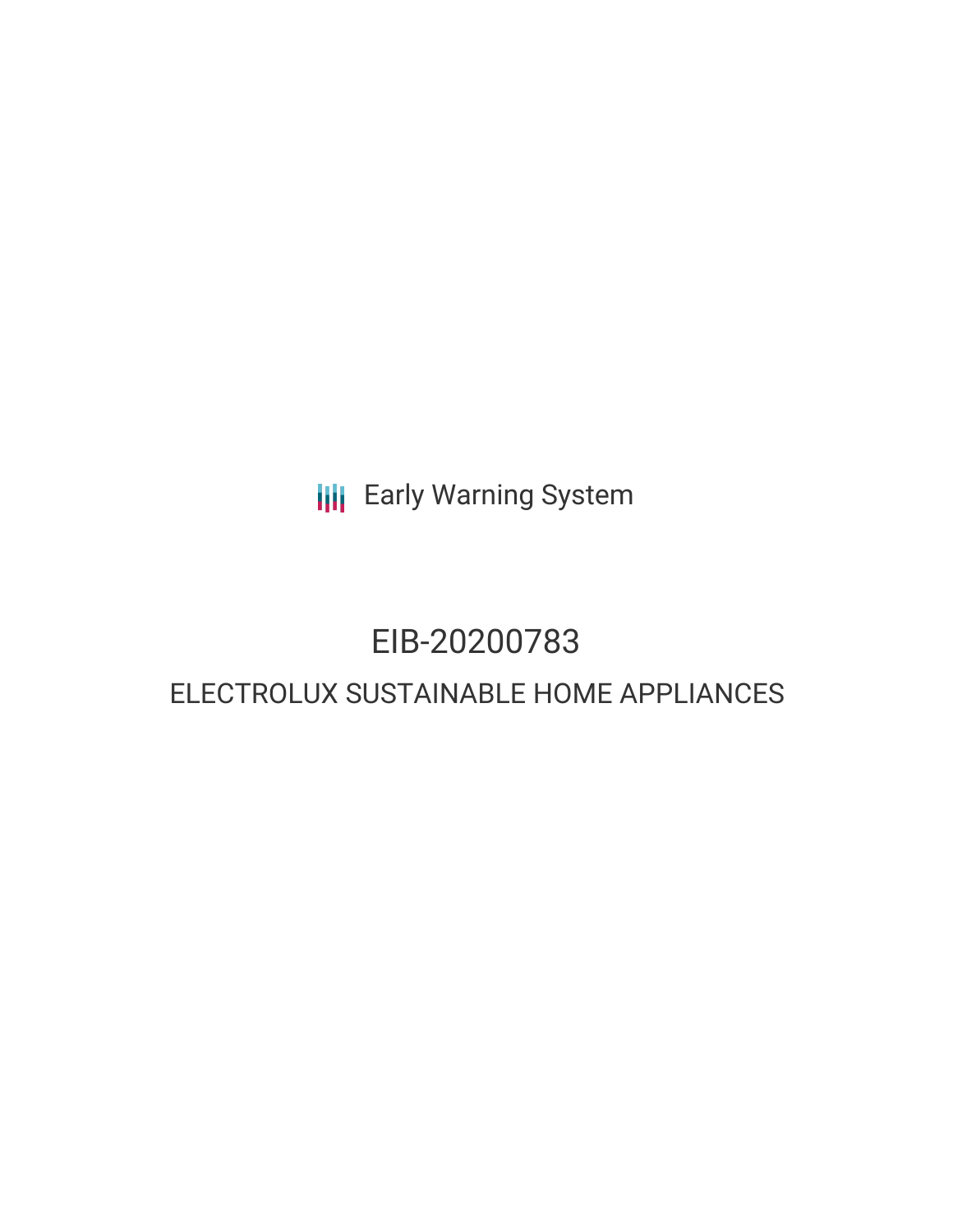# **Quick Facts**

| <b>Countries</b>               | Germany, Italy, Sweden         |
|--------------------------------|--------------------------------|
| <b>Financial Institutions</b>  | European Investment Bank (EIB) |
| <b>Status</b>                  | Approved                       |
| <b>Bank Risk Rating</b>        | U                              |
| <b>Voting Date</b>             | 2021-11-19                     |
| <b>Borrower</b>                | ELECTROLUX AB                  |
| <b>Sectors</b>                 | Industry and Trade             |
| <b>Investment Type(s)</b>      | Loan                           |
| <b>Investment Amount (USD)</b> | \$276.13 million               |
| <b>Project Cost (USD)</b>      | \$646.13 million               |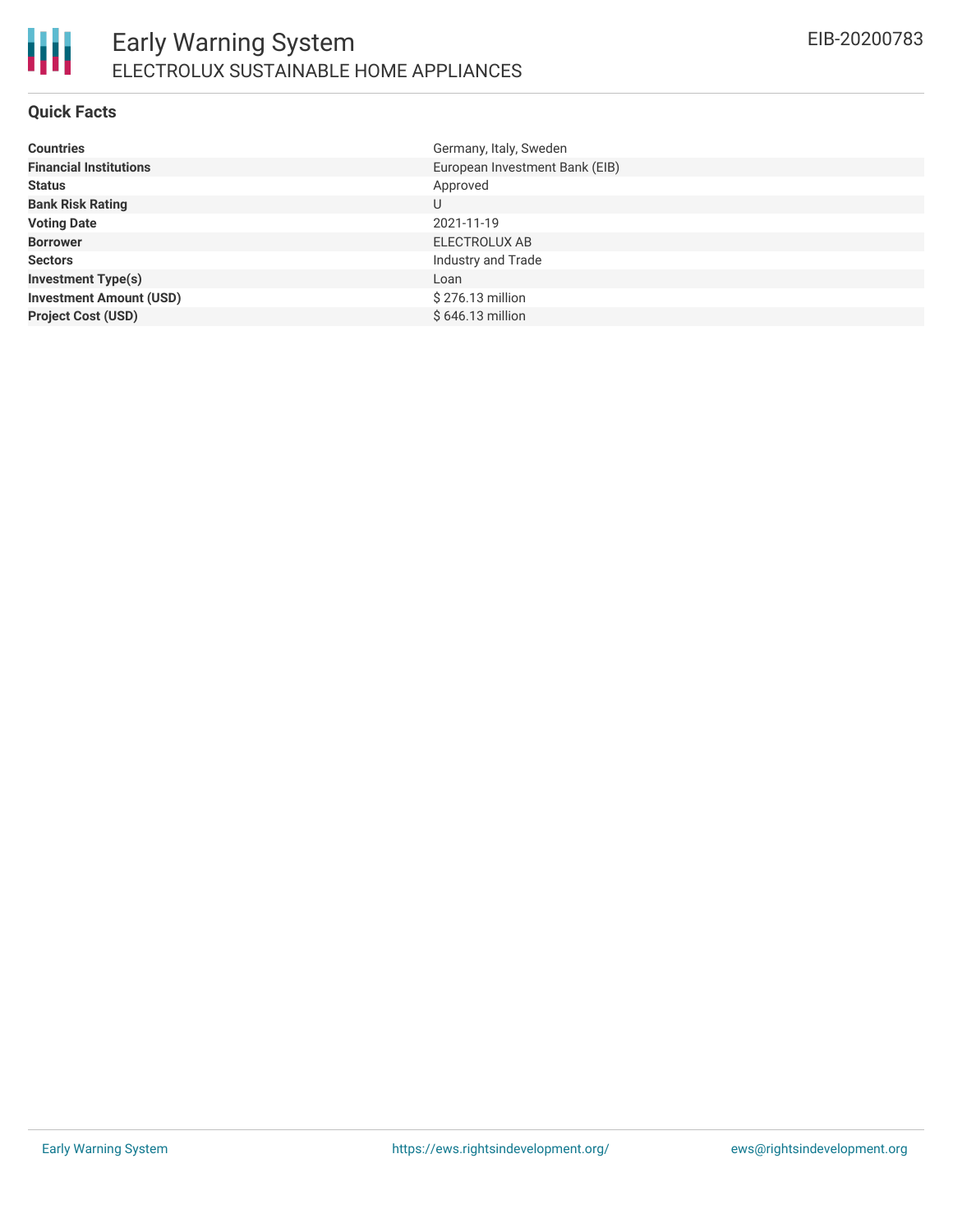

# **Project Description**

According to the bank website, the project comprises a selection of the Promoter's planned expenditures in research, development and innovation (RDI) for the development of energy-efficient white goods and small home electric appliances. The project will be carried out in the Promoter's research and development (R&D) centres in Italy, Germany and Sweden and to a lesser extent in other smaller R&D facilities in the EU in the period 2021-2023.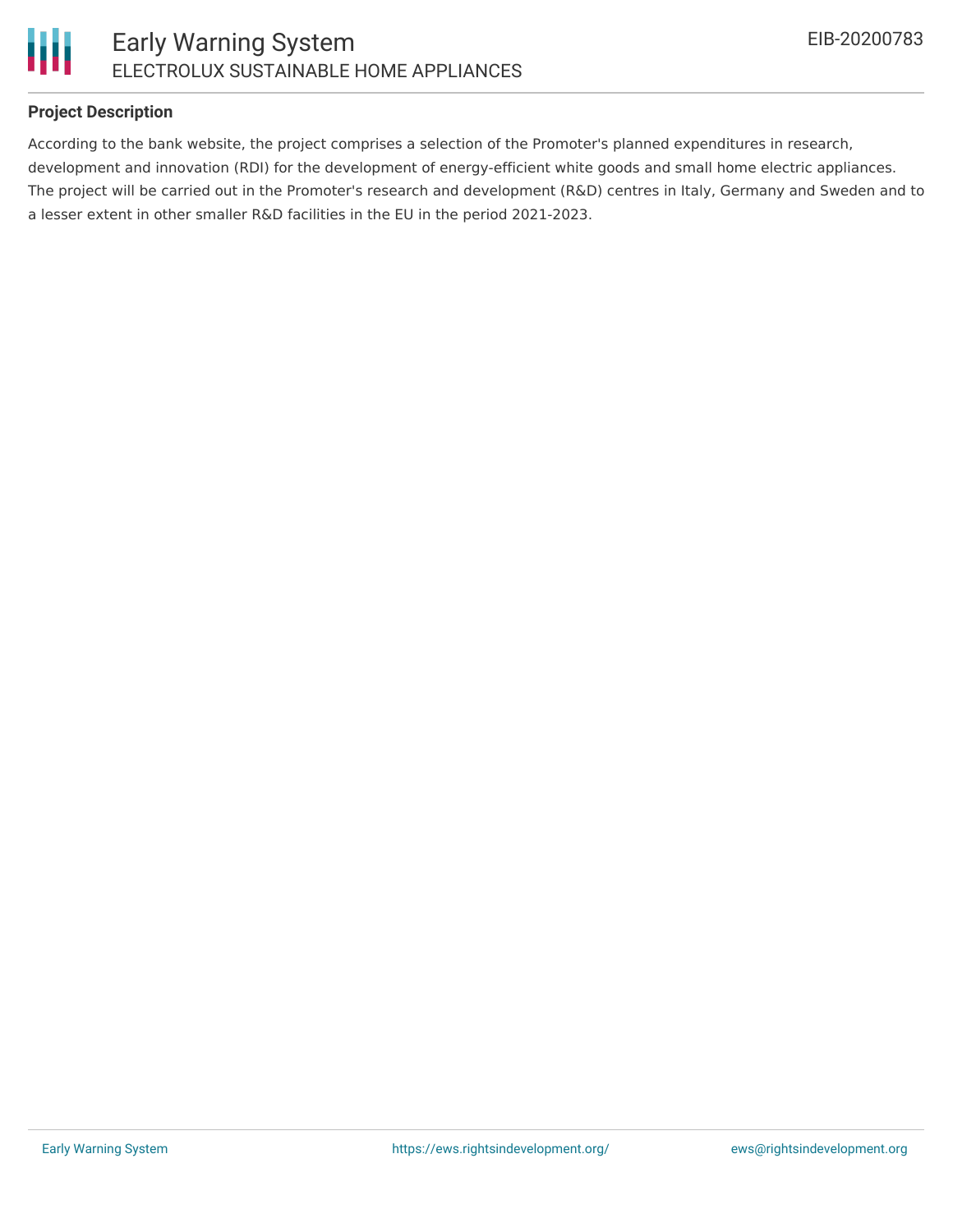# 冊 Early Warning System ELECTROLUX SUSTAINABLE HOME APPLIANCES

## **Investment Description**

European Investment Bank (EIB)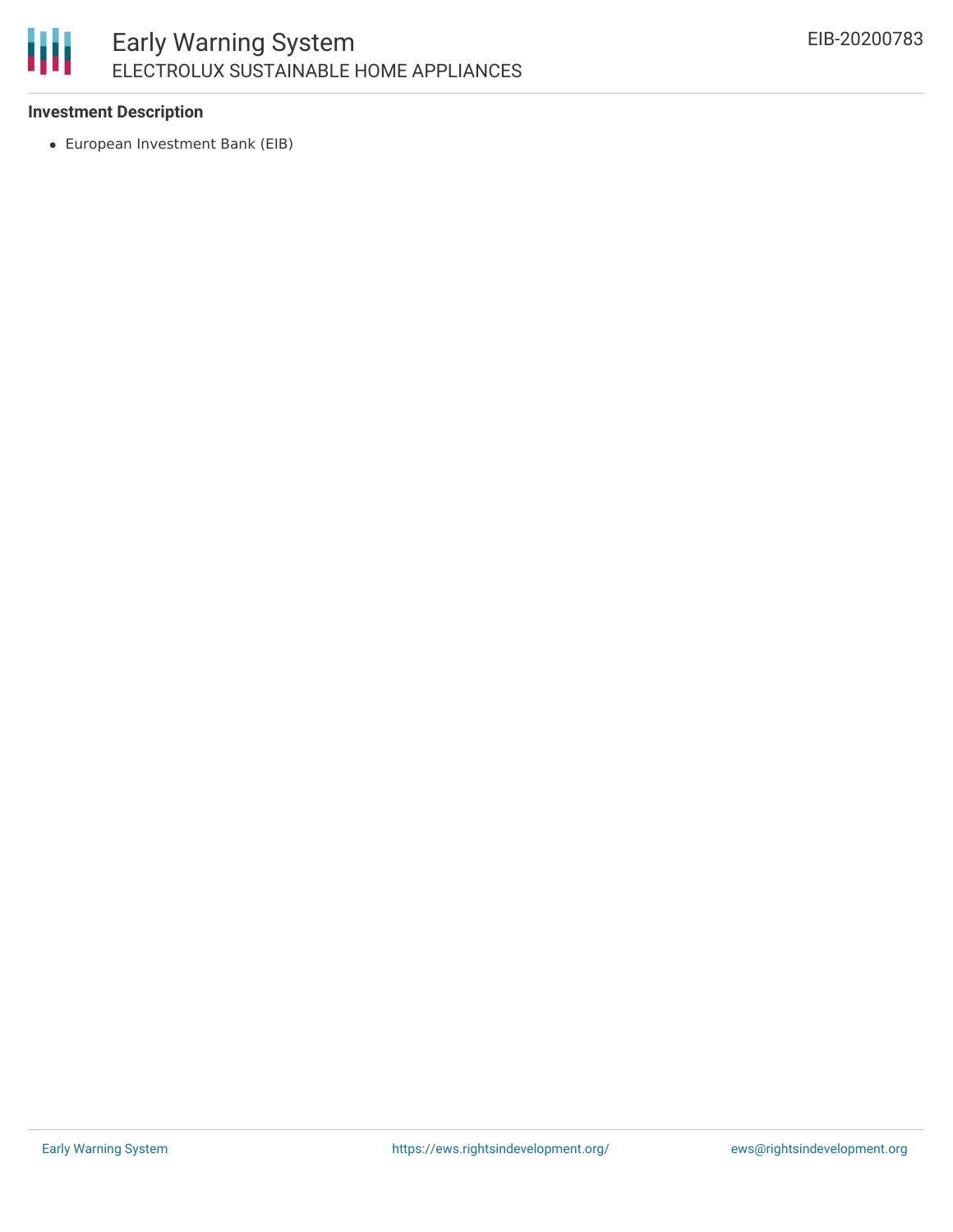# 冊

# Early Warning System ELECTROLUX SUSTAINABLE HOME APPLIANCES

| <b>Private Actor 1</b>   | <b>Private Actor</b><br>Role | <b>Private Actor</b><br>Sector | <b>Relation</b>          | <b>Private Actor 2</b> | <b>Private Actor</b><br>2 Role | <b>Private Actor</b><br>2 Sector |
|--------------------------|------------------------------|--------------------------------|--------------------------|------------------------|--------------------------------|----------------------------------|
| $\overline{\phantom{0}}$ | $\overline{\phantom{0}}$     |                                | $\overline{\phantom{a}}$ | Electrolux AB          | Client                         | $\overline{\phantom{0}}$         |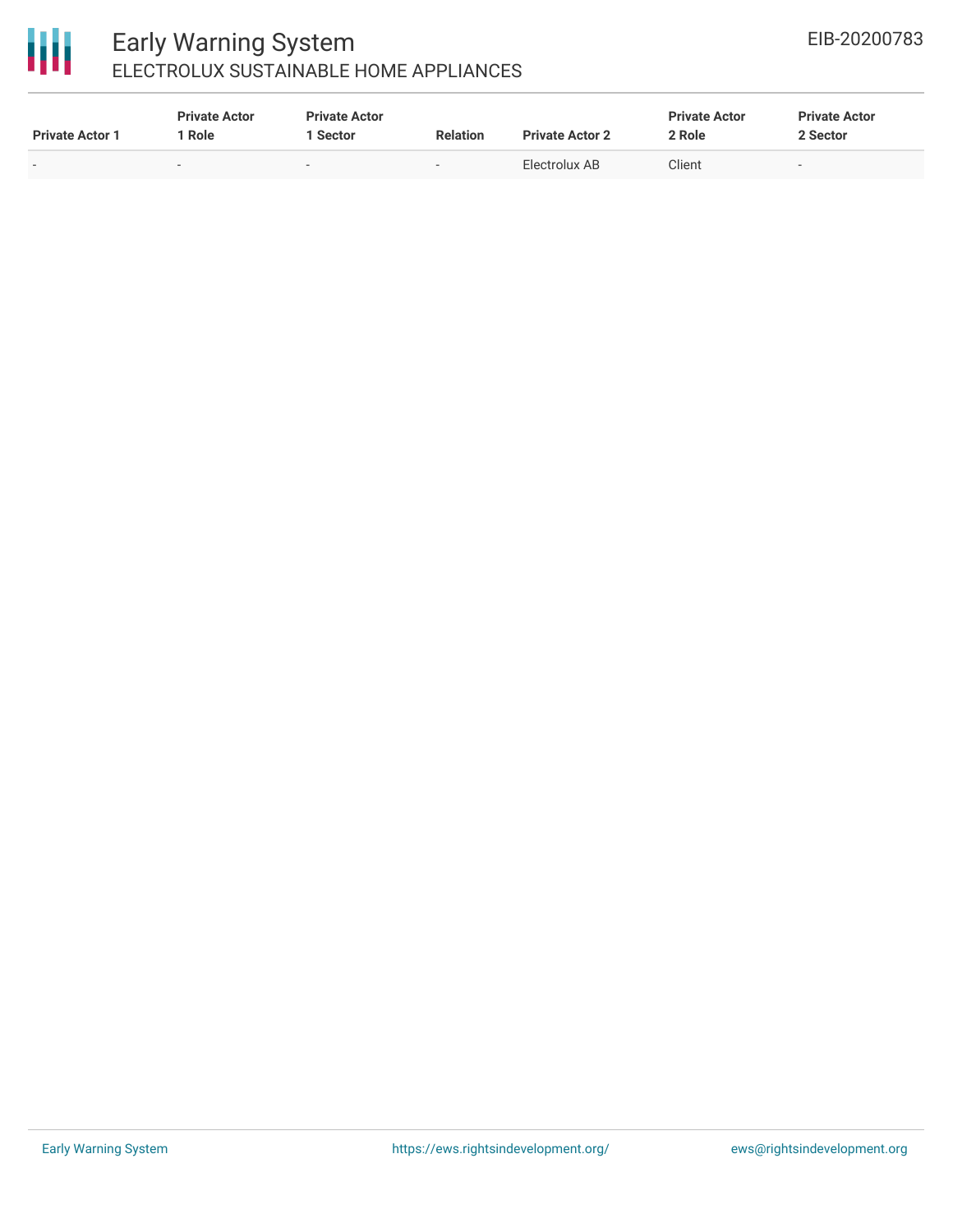# **Contact Information**

## ACCESS TO INFORMATION

You can submit an information request for project information at: https://www.eib.org/en/infocentre/registers/requestform/request-form-default.htm

## ACCOUNTABILITY MECHANISM OF EIB

The EIB Complaints Mechanism is designed to facilitate and handle complaints against the EIB by individuals, organizations or corporations affected by EIB activities. When exercising the right to lodge a complaint against the EIB, any member of the public has access to a two-tier procedure, one internal - the Complaints Mechanism Office - and one external - the European Ombudsman. A complaint can be lodged via a written communication addressed to the Secretary General of the EIB, via email to the dedicated email address: complaints@eib.org, by completing the online complaint form available at the following address: http://www.eib.org/complaints/form via fax or delivered directly to the EIB Complaints Mechanism Division, any EIB local representation office or any EIB staff. For further details, check:

http://www.eib.org/attachments/strategies/complaints\_mechanism\_policy\_en.pdf

When dissatisfied with a complaint to the EIB Complaints Mechanism, citizens can then turn towards the European Ombudsman. A memorandum of Understanding has been signed between the EIB and the European Ombudsman establishes that citizens (even outside of the EU if the Ombudsman finds their complaint justified) can turn towards the Ombudsman on issues related to 'maladministration' by the EIB. Note that before going to the Ombudsman, an attempt must be made to resolve the case by contacting the EIB. In addition, the complaint must be made within two years of the date when the facts on which your complaint is based became known to you. You can write to the Ombudsman in any of the languages of the European Union. Additional details, including filing requirements and complaint forms, are available at: http://www.ombudsman.europa.eu/atyourservice/interactiveguide.faces